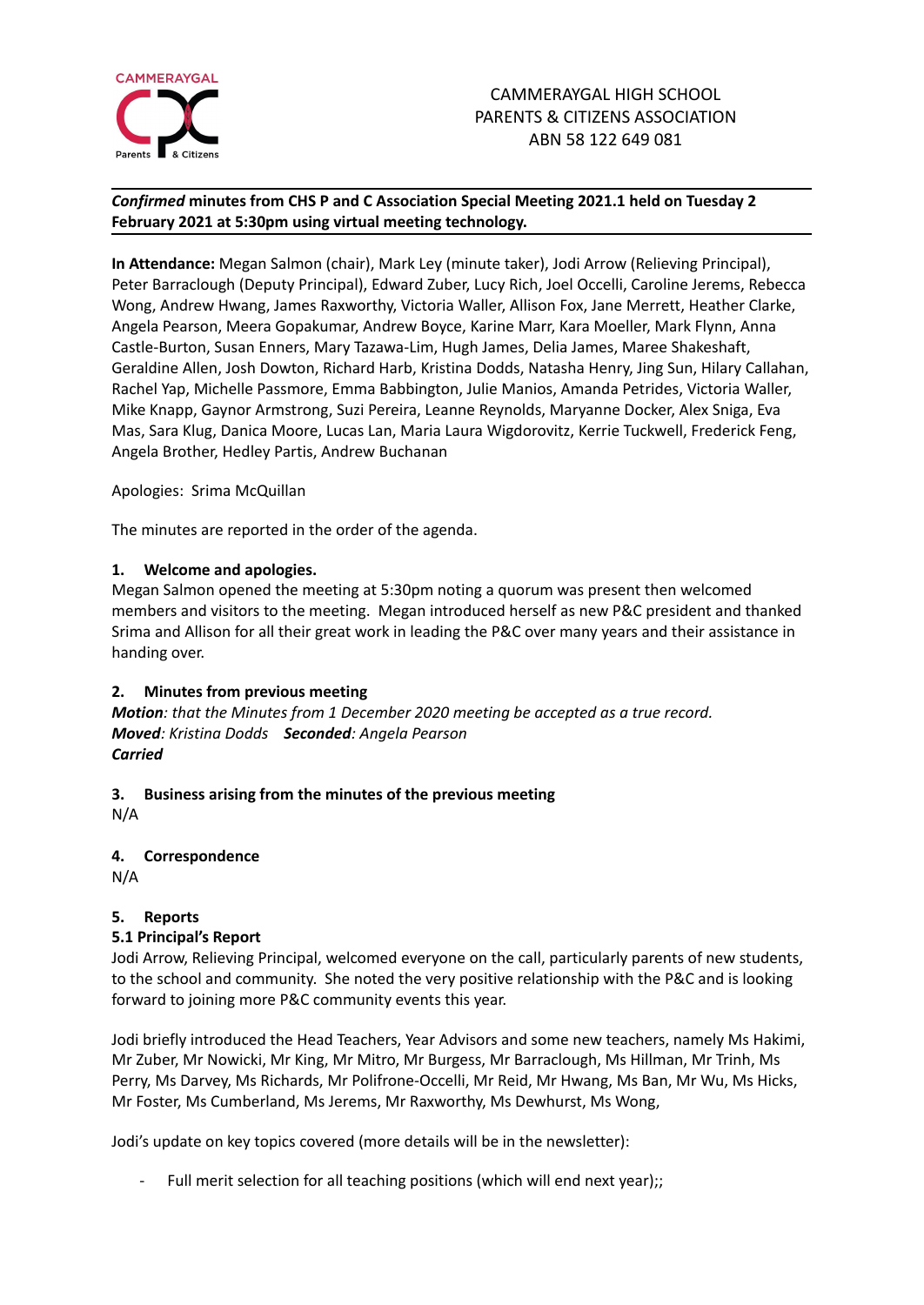

# CAMMERAYGAL HIGH SCHOOL PARENTS & CITIZENS ASSOCIATION ABN 58 122 649 081

- New canteen provider established but doesn't currently have online ordering;
- Timetable changes and removal of daily roll call;
- School Improvement Program from 2021 to 2024 (more information and consultation to occur at the March meeting);
- Purchase of the Grand Piano (P&C contribution to be discussed at March meeting);
- Busy start to year with extraordinary number of new enrolments;
- Current enrolments is around 860 students with 68 teachers
- Voluntary contributions have been invoiced and good support so far;
- Many requests for change in classes but school preference is to maintain the chosen class groups with most issues likely to be resolved in the first few weeks.

HSC results were outlined in detail with highlights being:

- Significant improvements in final results compared to trials particularly for students who attended additional workshops;
- 44% of students in top 2 bands across all subjects;
- 9.4% in Band 6 (top) placing CHS 186th in the simplistic 2020 HSC ranking 'league tables' (27th out of the 800+ comprehensive schools);
- Better metric is a graph showing subject scores relative to Year 9 NAPLAN scores which shows that the vast majority of students have significantly gained from their CHS experience.
- Improvement expected in coming years;
- Numerous excellent individual achievements called out.

### **5.2 President's report**

Megan thanked Jodi and noted enthusiasm and passion from the CHS teaching community. Their comments were greatly appreciated. P&C executive has met and will be reaching out in the coming months to gain feedback on priorities for 2021. Still very early days but lots of optimism and enthusiasm that the P&C can continue to make a great contribution to CHS and the community. More information contained in the upcoming Newsletter.

### **5.3 Treasurer's report**

The Treasurer's report to 31 December 2020 was circulated prior to the meeting, Angela noted very little activity in the first month of 2021.

### **5.4 Subcommittee Updates**

Brief introductions from each of the subcommittee leads:

- Social Richard Harb looking forward to running more events in 2021.
- Comms Natasha Henry working with Susan Enners to connect parents with info from school and P&C viia facebook/website etc.
- Sports Anna noted a lot of interest in sports from students (eg 4 new basketball teams in Year 7) and high level of support from parents. Fitness and Agility training coming!

Wellbeing - Karine continuing the student, teacher and parent wellbeing activity from last year Uniform - Mary thanked everyone for the second hand donations. Keep them coming! Environment and Community - Kristina to discuss Beaches LInk EIS and potentially organise

working bee later in the year.